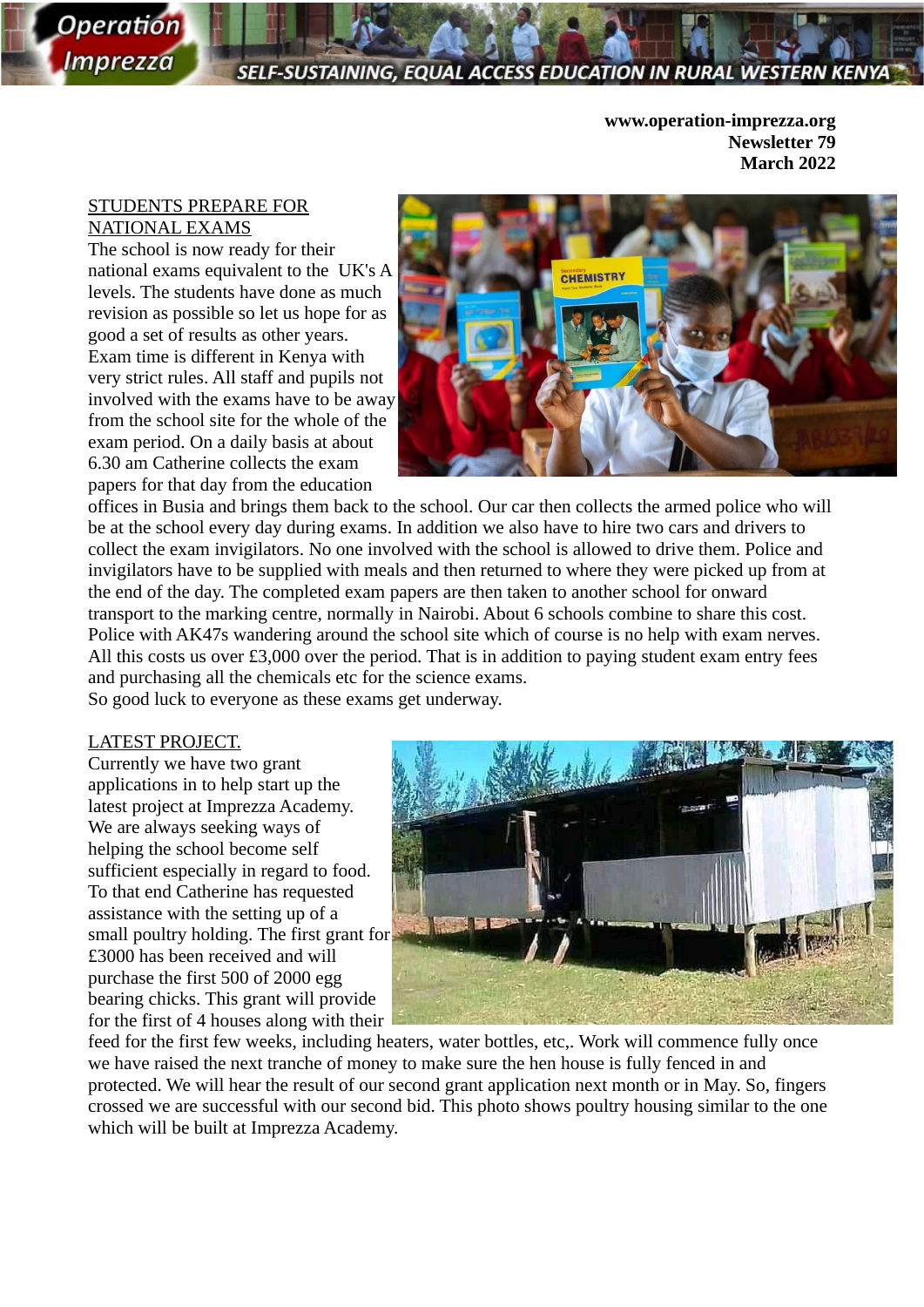## SOLD OUT!

We feel certain you will be extremely pleased, as are we, that our first Murder Mystery Event this year, held at the Tradewinds Restaurant last evening (10th March) was a triumph. The Moonstone Players as usual gave a great performance with one cast member drafted in at very short notice. Nick and his team in the kitchen and out front did well too, serving excellent food with an efficient and friendly team of waitresses who all served with smiles and of course a big well done to our supporters who filled all the available seats and participated fully and at times with great gusto!!





## QUEEN'S PLATINUM JUBILEE CELEBRATIONS

We will circulate more information about how we are commemorating this special event. One of the many things we will be putting on during the afternoon of the 4th June on The Den, Teignmouth will be a children's JUBILEE CROWN COMPETITION.

## OTHER FUND RAISERS

- Online Quiz on Monday 28th March. Please join us if you can. We have teams all across the country that now join us. It is free to take part. A contribution via CAF is always welcome. To take part email at info@operation-imprezza.org and login details will be forwarded to you.

- A second Murder Mystery at Marco's Restaurant in Budleigh Salterton on Thursday 21st April. Email us at info@operation-imprezza.org for tickets. Numbers are limited.



Please email info@operation-imprezza.org to enter!

In aid of Operation Imprezza, a local charity supporting Operation self-sustaining, equal access education in rural Western Kenya. For more information please email info@operation-imprezza.org<br>or call Bob Cross on 07944662889 Imprezza

www.operation-imprezza.org | Charity No. 1148240